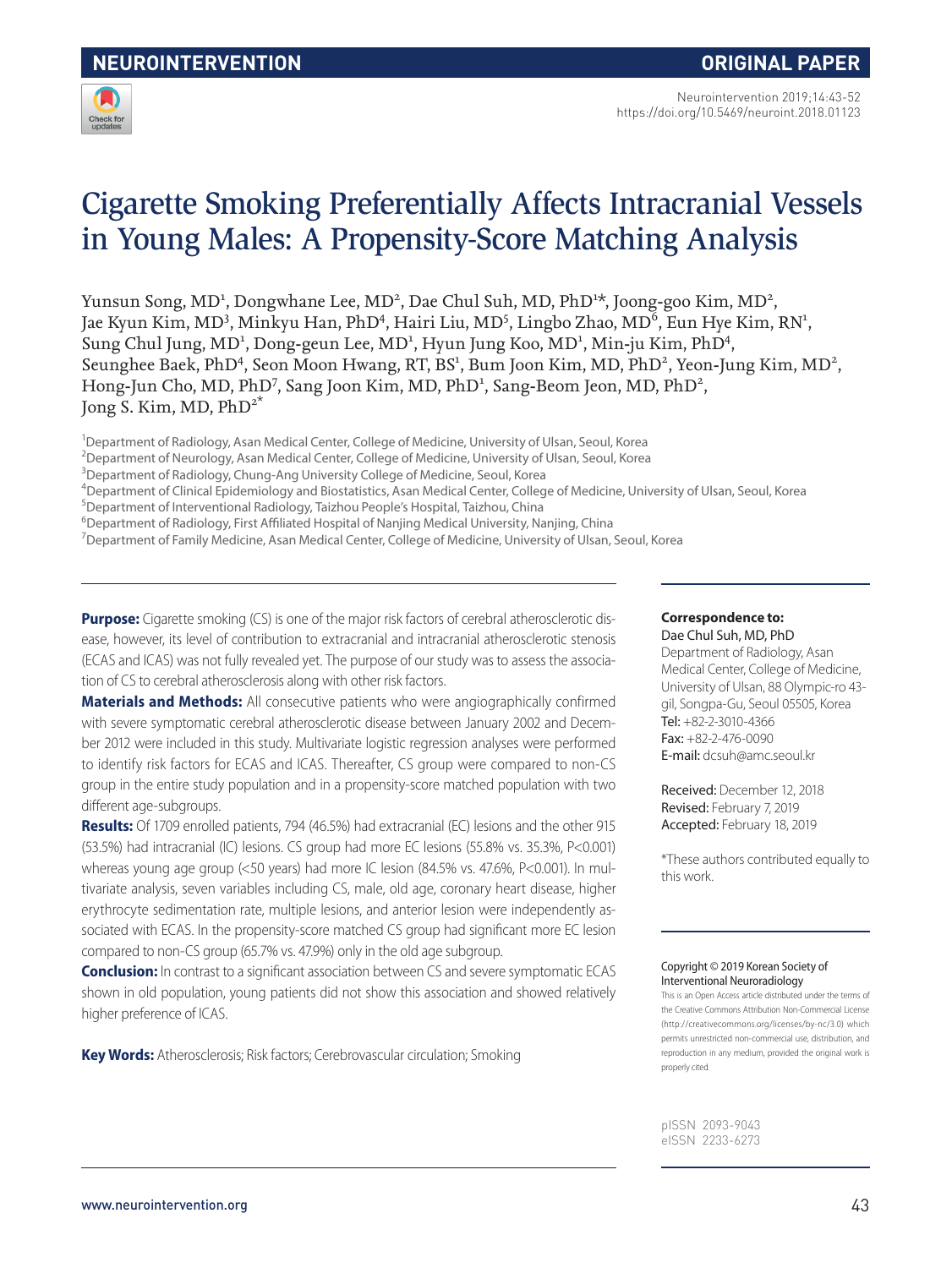# **INTRODUCTION**

Intracranial atherosclerotic stenosis (ICAS) (in the carotid siphon, middle cerebral artery, vertebral artery, or basilar artery) accounts for approximately 8–10% of all ischemic strokes occurring in the United States and 30–50% of all ischemic strokes occurring among Asians, African-Americans, and Hispanics.<sup>1-5</sup> In the Warfarin-Aspirin Symptomatic Intracranial Disease Trial, annual recurrence rates in ICAS patients were as high as 14% and 15% in the warfarin and aspirin arms, respectively.<sup>6</sup>

Previously, risk factors for ICAS were reported to be different from those for extracranial atherosclerotic stenosis (ECAS); ECAS was closely associated with hyperlipidemia and coronary heart disease (c), whereas ICAS was strongly associated with hypertension  $(HTN)^{1,7,8}$  However, the underlying risk factor differences between ICAS and ECAS yet remain unclear.<sup>9,10</sup> Previous population-based comparative studies have been largely based on relatively less sensitive imaging (e.g., magnetic resonance angiography [MRA] or Doppler ultrasound) in asymptomatic subjects.<sup>11,12</sup> Further, these studies seldom accounted for subtle differences in vascular morphology based on location. For example, intradural vessels in the subarachnoid space reveal lack of adventitia compared with extracranial vessels, which are located outside of the dura or calvarium.13,14 Additionally, previous studies have not seriously considered interactions between risk factors and patient age. For example, relatively young males with ICAS having cigarette smoking (CS) as the only vascular risk factor are often encountered in Korea, suggesting that CS may be an important risk factor for ICAS among young males.<sup>14</sup>

A recent study revealed that CS immediately increases cerebral blood flow velocity and reduces blood flow-mediated systemic artery dilation in healthy young adults.<sup>15</sup> It has also been suggested that age-related impact of CS may contribute to differences in vulnerability of intracranial vessels to oxidative stress. $7^{16}$  In the present study, we hypothesized that the mechanism of ICAS development varies from that of ECAS in cigarette smokers, and that age-related factor(s) may influence differential lesion distribution in cerebral vessels. Therefore, we compared risk factors for ICAS and ECAS in patients with symptomatic severe stenosis and analyzed the effects of CS among different age groups to identify age-related interactions.

## **MATERIALS AND METHODS**

#### **Study population**

A prospectively maintained registry database at a tertiary care hospital was reviewed to identify all consecutive patients diagnosed with severe symptomatic cerebral atherosclerotic disease between January 2002 and December 2012.

The Asan Medical Center Institutional Review Board approved this study (approved project number: 2014-0772); the requirement for informed consent of patients was waived off. Written informed consent had obtained from all patients for the angiographic procedures.

### **Inclusion criteria**

The inclusion criteria were: 1) patients of ischemic stroke or transient ischemic attack diagnosed on the basis of neurologists' clinical assessment and findings of magnetic resonance imaging or computed tomography; 2) age range: 30–80 years; and 3) severe (≥70%) stenosis or occlusion of cerebral arteries detected by cerebral angiography.<sup>17,18</sup>

#### **Exclusion criteria**

Excluded were the patients who had 1) emboligenic heart disease, 2) uncommon vascular disorders such as dissection, vasculitis, or Moyamoya disease, and 3) who had undergone revascularization with thrombolysis, thrombectomy, or endarterectomy and those who exhibited re-stenosis after stenting/angioplasty.17,19,20

# **Angiographic examination and anatomical definition of ECAS and ICAS**

All patients underwent high-resolution, biplane digital subtraction angiography (DSA) (Siemens Axiom Artis Zee biplane angiography system, Siemens AG, Medical Solutions, Erlangen, Germany) of the internal carotid artery (ICA), common carotid artery, vertebral artery, and/or proximal subclavian artery. All lesions were described in terms of location (anterior vs. posterior circulation) and whether they were intracranial (IC) or EC (Fig.  $1$ ).<sup>13</sup> For a more precise localisation of the lesion, the ICA was divided into its embryological vascular segments and the corresponding remnant branch.<sup>21</sup> The ICA segments were then categorized as supraclinoid-terminal, petro-cavernous, or bulb-cervical.<sup>13</sup>

Lesions in the petro-cavernous segment confined to the middle of the intradural and EC lesions tended to be closer to the intradural artery as compared to the EC artery. Thus,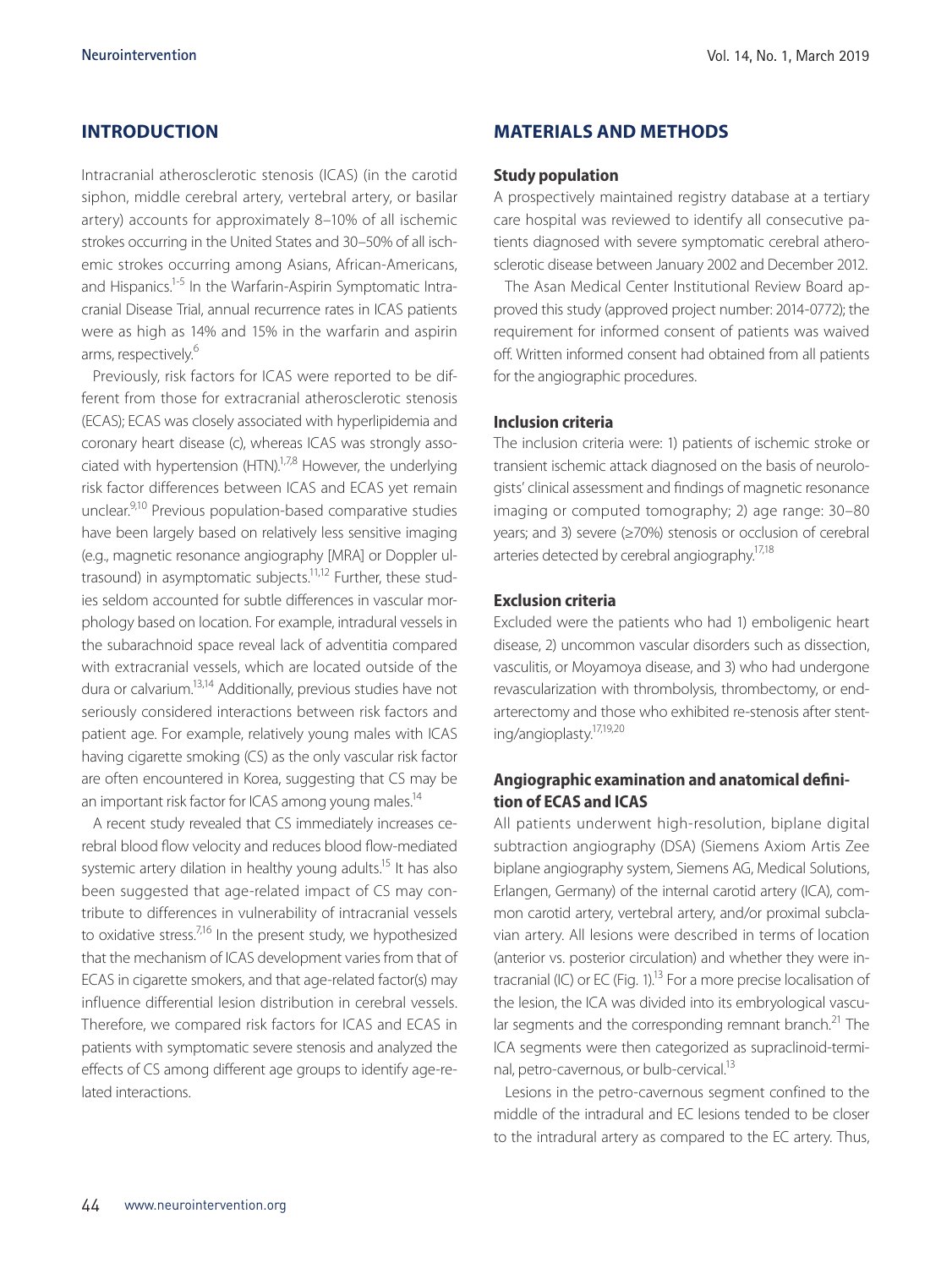the petro-cavernous segment, which included the cavernous segment and the bony part of the carotid canal in the petrous bone, was considered as IC artery. The petro-cavernous segment is also known to have deficient adventitia, which renders it similar to the intradural cerebral artery including the supraclinoid-terminal segment beyond the ophthalmic artery, but dissimilar to the bulb-cervical segment of the ICA. The junction between the EC and IC arteries was set as the ICA segment of the lower margin of the carotid canal in the petrous bone for the ICA, and at the level of the foramen magnum for the vertebral artery.

The reason why we only included symptomatic severe stenosis attributed to the practice guideline that catheter angiography was not routinely indicated for patients with IC or EC stenosis especially in asymptomatic ones because sensitivity and specificity with the noninvasive studies such as transcranial Doppler or Duplex sonography, computed tomography angiography, or magnetic resonance imaging



**Fig. 1.** Angiographic definition of the anatomical border between intracranial and extracranial arteries. The petro-cavernous segment (dotted portion) of the internal carotid artery exists between the intradural and extracranial arteries. The intracranial artery consists of the intradural artery and petro-cavernous segment of the internal carotid artery.

(MRI) with MRA was lower compared with standard catheter-based angiography.<sup>22</sup> Therefore, there were no comparable control patients who underwent catheter angiography.

Single vascular lesion was defined as the presence of only one severe lesion. Multiple vascular lesions were defined as presence of at least two severe lesions. In patients with multiple lesions, the lesion that was responsible for the patient's symptoms at presentation was deemed to be the main lesion. The stenosis on the angiogram was quantified by an on-site neuroradiologist on the basis of the methods used in the Warfarin-Aspirin Symptomatic Intracranial Disease Trial at the time of diagnosis.<sup>17,18,23</sup>

# **Analysis of vascular risk factors**

Data on the following known risk factors for atherosclerosis were collected: age, sex, HTN, diabetes mellitus (DM), dyslipidemia, coronary heart disease (CHD), CS, alcohol use, previous stroke, family history of stroke, high body mass index (≥30 kg/m<sup>2</sup>), metabolic syndrome, high erythrocyte sedimentation rate (ESR; ≥9 mm/h), and high C-reactive protein (CRP) level (≥0.6 mg/dL).24 Patient age was categorized into 10 year intervals.

HTN was deemed to be present if the patient had a known history of HTN (systolic blood pressure ≥140 mmHg and/or diastolic blood pressure ≥90 mmHg), or was on antihypertensive treatment. DM was considered to be present if the patient met at least one of the following criteria: past history of known diabetes; glycated hemoglobin ≥6.5%; serum glucose level after an 8 hours fast ≥126 mg/dL; glucose level 2 hours after a 75 g oral glucose tolerance test ≥200 mg/dL; and serum glucose level ≥200 mg/dL on random testing. Dyslipidemia was deemed to be present if the patient qualified at least one of the following criteria: past history of hyperlipidemia or current hyperlipidemia treatment; total cholesterol ≥200 mg/dL; triglycerides ≥200 mg/dL; low-density lipoprotein ≥130 mg/dL; and high-density lipoprotein ≤40 mg/dL. CHD was defined as myocardial infarction, angina, or a history of coronary artery bypass graft or percutaneous coronary intervention. A patient was deemed to use alcohol if they currently drank alcohol or had quit drinking less than 6 months previously. Metabolic syndrome was defined on the basis of the National Cholesterol Education Program criteria, i.e., presence of three or more of the following: 1) abdominal obesity; 2) elevated triglyceride levels (≥150 mg/dL); 3) decreased high-density lipoprotein cholesterol levels (<40 mg/dL for men and <50 mg/dL for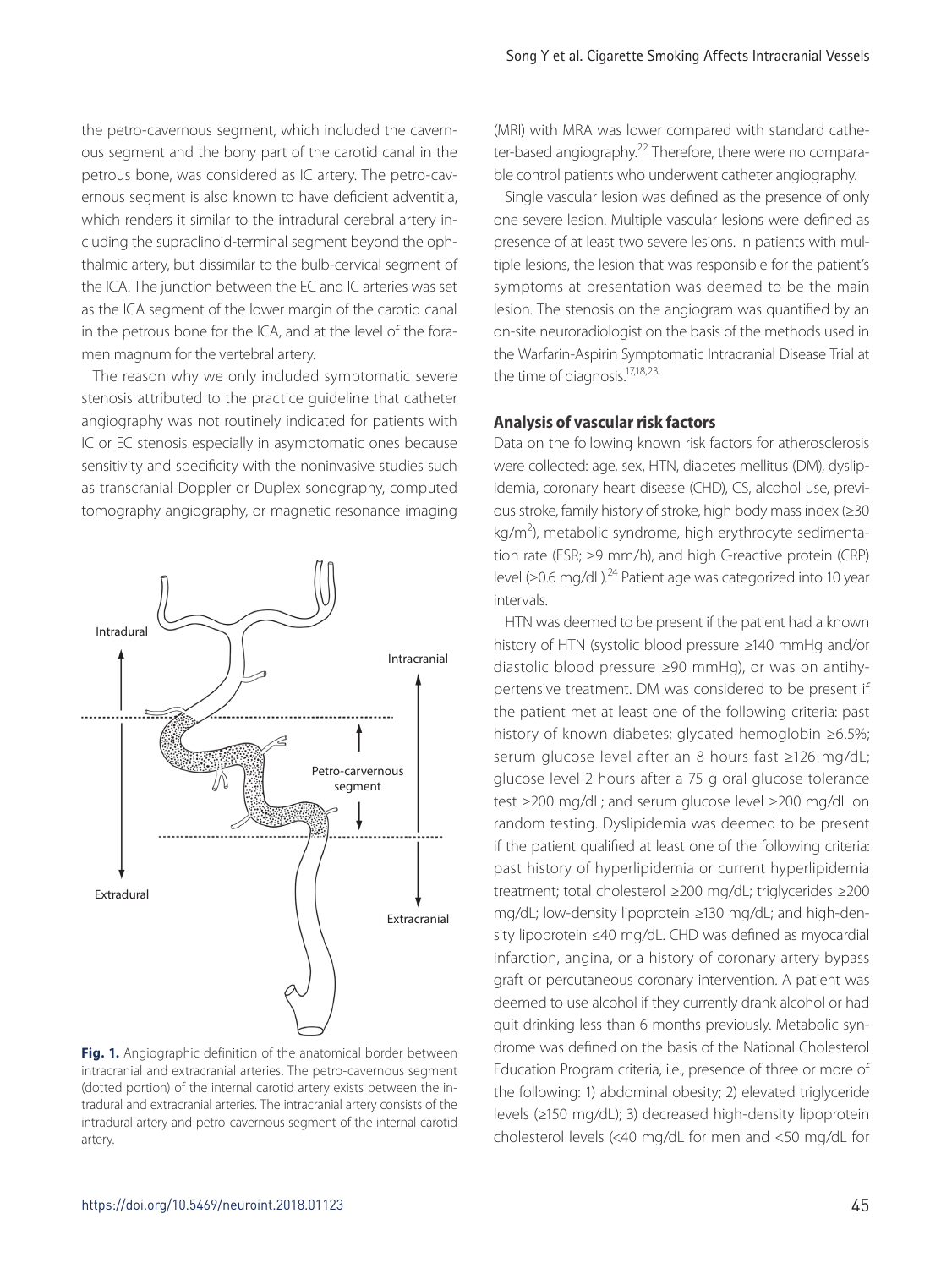women); 4) high blood pressure (systolic blood pressure 140 mmHg, diastolic blood pressure ≥90 mmHg, or use of antihypertensive medication); and 5) fasting glucose levels ≥110 mg/dL Abdominal obesity was defined as waist circumference of ≥90 cm for men and ≥80 cm for women according to the revised Asia-Pacific criteria proposed by the World Health Organization Western Pacific Region.<sup>25</sup>

#### **Definition of smoking status**

The US Center for Disease Control and Prevention defines non-smokers as those who currently do not smoke cigarettes (i.e., both former and never smokers). Never smokers are defined as those who have never smoked or who have smoked fewer than 100 cigarettes in their entire lifetime. Former smokers are defined as those who have smoked at least 100 cigarettes in their lifetime but have not smoked for at least 6 months. Current smokers are defined as those who have smoked 100 cigarettes in their lifetime and currently smoke cigarettes every day (daily) or some days (non-daily).<sup>26</sup> Ever smokers consisted of current and former smokers.

### **Statistics and study outcome**

Categorical variables are presented as frequencies and per-

centages. Continuous variables are expressed as means and standard deviations. Continuous variables were analyzed using Student's t-test and categorical variables were analyzed using the chi-square test. Logistic regression analysis was used to identify independent risk factors for ECAS and ICAS. For the latter analysis, only covariates with a P value less than 0.20 were retained for further analysis. Among the variables which were significant in the multivariate analysis, we focused on CS as a modifiable risk factor of ECAS.

To reduce the effect of selection bias, we performed a propensity score-matching (PSM) method between the smoking group and non-smoking groups. Propensity scores were estimated by using a logistic regression model of the following covariates: sex, DM (only young group), dyslipidemia, alcohol, metabolic syndrome (only young group), body mass index (only old group) which showed significant difference between the smoking and non-smoking group. According to our study assumption in which there is age-dependent difference in the incidence of EC and IC lesions, we analyzed EC vs. IC lesion difference in two different age-subgroups; young (<50) and old (≥50). Histograms showing the density of propensity score distribution in the CS and non-CS groups before and after matching were presented in Fig. 2.



**Fig. 2.** Distribution of propensity scores in the young (<50 years; **A**) and old (≥50 years; **B**) age groups. Left histograms (raw smoker and raw non-smoker) in each group are before score matching and right histograms (matched smoker and matched non-smoker) are after score matching. Upper histograms (raw smoker and matched smoker) are smoker groups and lower histograms (raw non-smoker and matched non-smoker) are non-smoker groups. Before matching (raw) smoker groups have significantly higher propensity scores than the non-smoker groups in both age groups. After matching the density distributions between the smoker and non-smoker become somewhat similar in both age groups.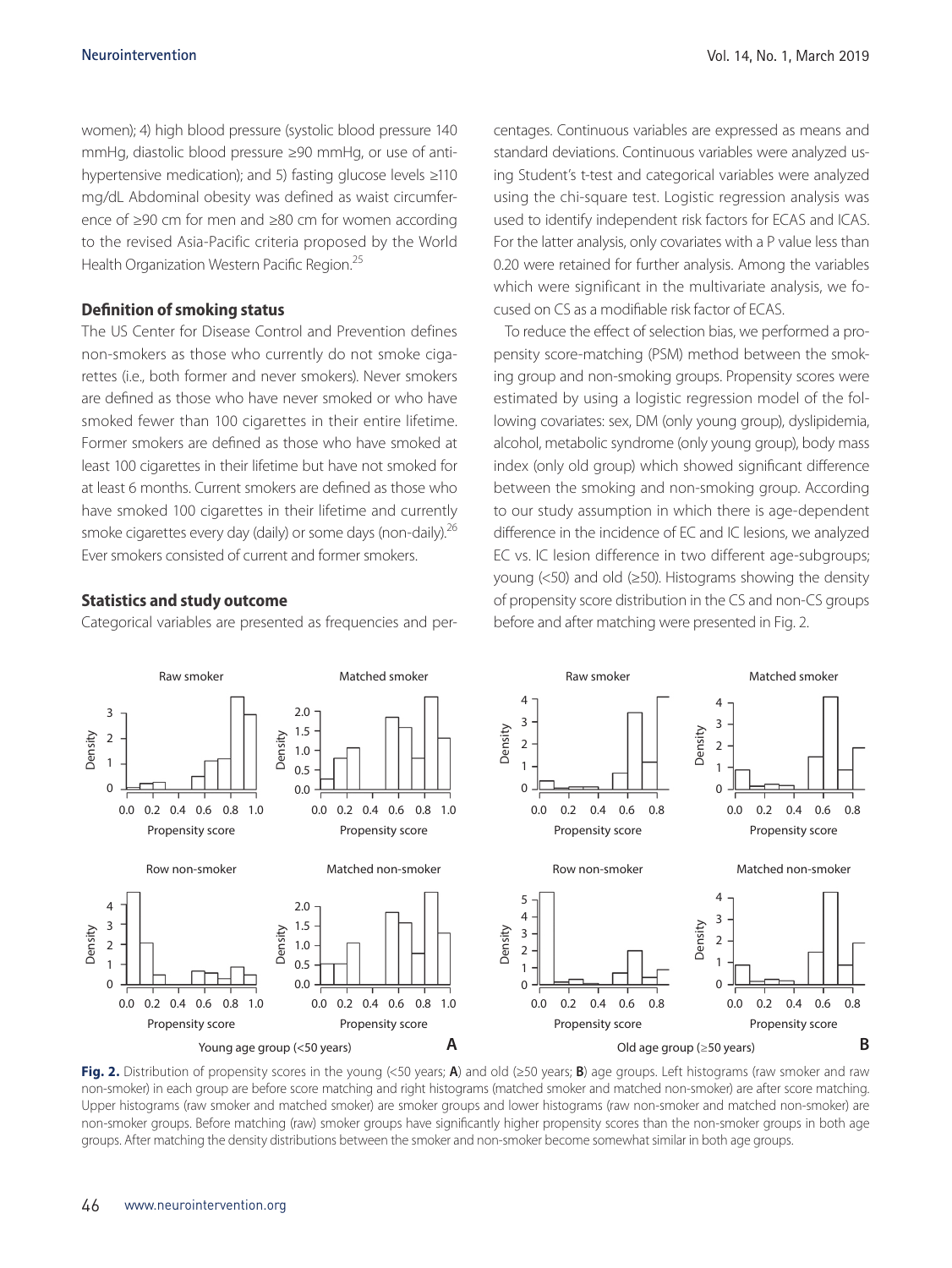All statistical analyses were performed using R Statistical Software (version 3.1.2.; R Foundation for Statistical Computing, Vienna, Austria). All P-values were two-tailed and a P-value <0.05 was considered indicative of a statistically significant association.

# **RESULTS**

Out of a total of 2,281 patients in the database, 572 patients were excluded because of mild to moderate stenosis (n=447), occurrence of dissection or other vascular diseases such as vasculitis or Moyamoya disease (n=28), no post-procedural follow-up (n=7), incomplete data (n=14), and being 30 years ( $n=16$ ) or older than 80 ( $n=60$ ) years of age. A total of 1,709 patients were included in the study.

#### **Baseline characteristics**

Of 1,709 patients, 794 (46.5%) had EC lesions and the other 915 (53.5%) had IC lesions.

Baseline characteristics of patients in ECAS and ICAS groups are shown in Table 1. There were significantly more smokers (65.1% vs. 44.7%, P<0.001) and male (80.5% vs. 59.3%, P<0.001) in the ECAS group compared to ICAS. Mean age was high in the ECAS group and the age distribution was significantly different between two groups. The young age group (<50 years) had more IC lesion compared to the old age group (≥50 years) (84.5% vs. 47.6%, P<0.001). HTN, DM, CHD, metabolic syndrome, high ESR, and high CRP were observed more frequently in the ECAS group, while dyslipid-

#### **Table 1. Baseline characteristics, and results of univariate and multivariate analysis**

|                              |              | <b>Baseline characteristics</b> |         | Univariate analysis   |          | Multivariate analysis |         |
|------------------------------|--------------|---------------------------------|---------|-----------------------|----------|-----------------------|---------|
|                              | $EC (n=794)$ | $IC(n=915)$                     | P-value | OR (95% CI)           | P-value* | OR (95% CI)           | P-value |
| Cigarette smoking            | 516 (65.1)   | 409 (44.7)                      | < 0.001 | 2.30 (1.89 to 2.80)   | < 0.001  | 1.84 (1.26 to 2.68)   | 0.001   |
| Male                         | 638 (80.5)   | 543 (59.3)                      | < 0.001 | 2.82 (2.27 to 3.52)   | < 0.001  | 2.76 (1.80 to 4.23)   | < 0.001 |
| Age (years)                  | 64.7±8.6     | 58.0±11.2                       | < 0.001 | 1.06 (1.05 to 1.08)   | < 0.001  | 1.06 (1.04 to 1.08)   | < 0.001 |
| Age group                    |              |                                 | < 0.001 | 1.87 (1.69 to 2.07)   | < 0.001  |                       |         |
| 30s                          | 6(0.8)       | 61(6.7)                         |         |                       |          |                       |         |
| 40s                          | 37(4.7)      | 173 (18.9)                      |         |                       |          |                       |         |
| 50s                          | 158 (20)     | 229(25)                         |         |                       |          |                       |         |
| 60s                          | 321 (40.5)   | 297 (32.5)                      |         |                       |          |                       |         |
| 70s                          | 271 (34.2)   | 156(17.1)                       |         |                       |          |                       |         |
| <b>HTN</b>                   | 540 (68.1)   | 572 (62.6)                      | 0.02    | 1.27 (1.04 to 1.56)   | 0.02     | 0.87 (0.62 to 1.22)   | 0.444   |
| <b>DM</b>                    | 293 (37)     | 279 (30.5)                      | 0.005   | 1.33 (1.09 to 1.63)   | 0.005    | 0.87 (0.61 to 1.22)   | 0.431   |
| Dyslipidemia                 | 596 (75.2)   | 684 (75)                        | 0.94    | 1.00 (0.80 to 1.25)   | 0.94     |                       |         |
| CHD                          | 176 (22.2)   | 90(9.9)                         | < 0.001 | 2.61 (1.98 to 3.44)   | < 0.001  | 2.14 (1.39 to 3.28)   | < 0.001 |
| Alcohol                      | 334 (42.2)   | 342 (37.5)                      | 0.048   | 1.21 (1.00 to 1.47)   | 0.048    | 1 (0.71 to 1.41)      | 0.963   |
| Previous stroke              | 181 (22.9)   | 198 (21.7)                      | 0.57    | 1.06 (0.84 to 1.34)   | 0.57     |                       |         |
| Familial stroke              | 160 (20.2)   | 224 (24.6)                      | 0.03    | $0.77$ (0.61 to 0.97) | 0.03     | 0.93 (0.65 to 1.34)   | 0.728   |
| BMI (≥30 kg/m <sup>2</sup> ) | 26(3.4)      | 44(5)                           | 0.10    | 0.66 (0.40 to 1.08)   | 0.10     | 0.85 (0.37 to 1.95)   | 0.71    |
| Metabolic syndrome           | 415 (57.7)   | 405 (48.6)                      | < 0.001 | 1.44 (1.17 to 1.76)   | < 0.001  | 1.1 (0.77 to 1.55)    | 0.585   |
| $ESR$ ( $\geq$ 9 mm/h)       | 401 (79.9)   | 440 (67.9)                      | < 0.001 | 1.87 (1.42 to 2.46)   | < 0.001  | 1.73 (1.20 to 2.49)   | 0.003   |
| $CRP$ ( $\geq$ 0.6 mg/dL)    | 131(21)      | 111(14.7)                       | 0.002   | 1.53 (1.16 to 2.03)   | 0.002    | 1.14 (0.77 to 1.69)   | 0.49    |
| Multiple lesions             | 358 (45.2)   | 258 (28.2)                      | < 0.001 | 2.09 (1.71 to 2.56)   | < 0.001  | 2.17 (1.52 to 3.08)   | < 0.001 |
| Anterior circulation         | 690 (88.1)   | 700 (76.5)                      | < 0.001 | 2.26 (1.73 to 2.94)   | < 0.001  | 2.88 (1.94 to 4.29)   | < 0.001 |

Student's t-test and  $\chi^2$  test were used. Values are presented as mean±standard deviation or number (%).

EC, extracranial; IC, intracranial; OR, odds ratio; CI, confidence interval; HTN, hypertension; DM, diabetes mellitus; CHD, coronary heart disease; BMI, body mass index; ESR, erythrocyte sedimentation rate; CRP, C-reactive protein.

\*Logistic regression for ECAS was done. Covariates with P less than 0.20 were retained for multivariable analyses.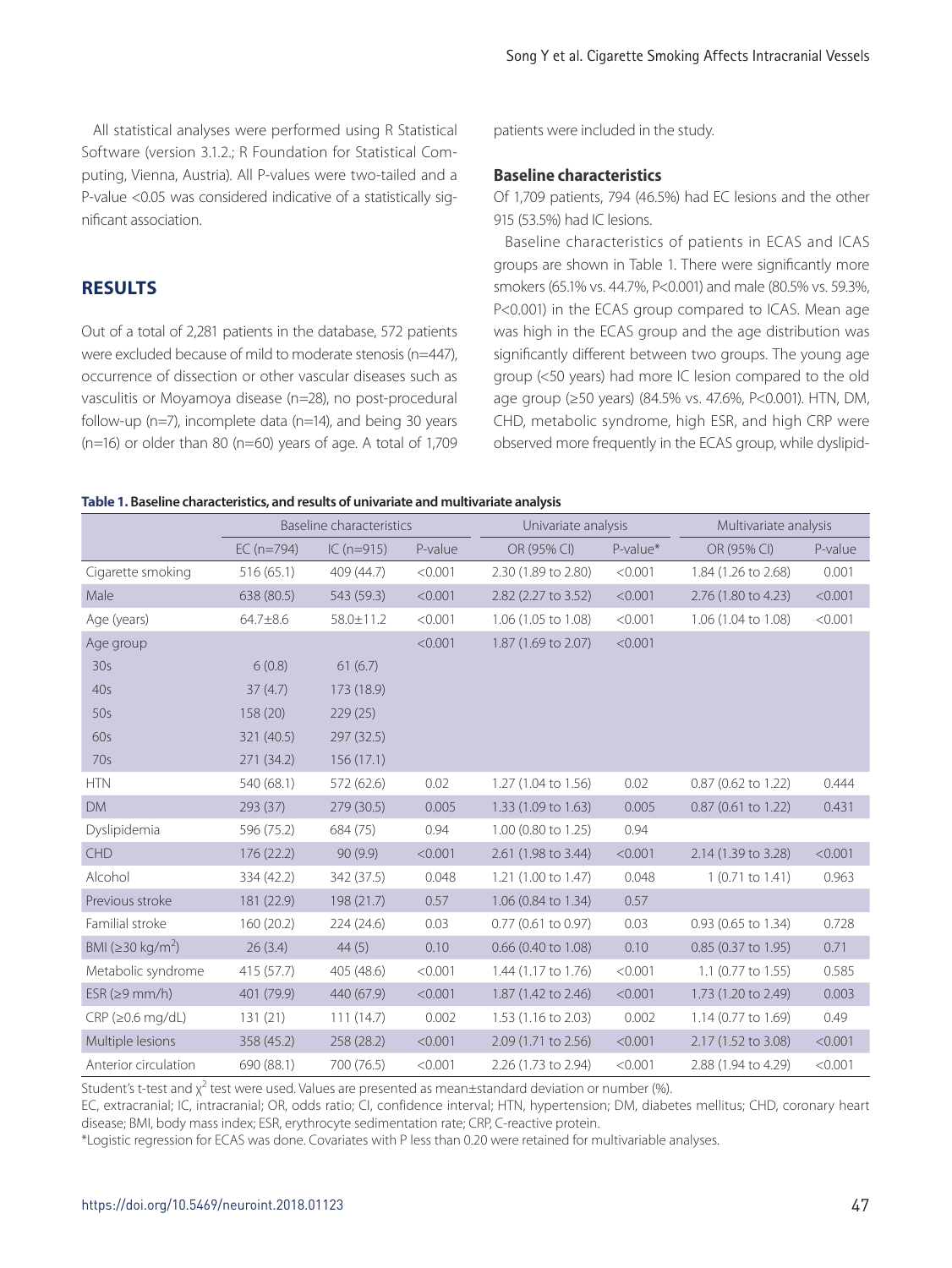|                              |                     | Before PSM              |         |       |                    | <50 years              |                          |                |                     | $250$ years             |                          |  |
|------------------------------|---------------------|-------------------------|---------|-------|--------------------|------------------------|--------------------------|----------------|---------------------|-------------------------|--------------------------|--|
|                              | $(n=925)$<br>Smoker | Non-smoker<br>$(n=784)$ | P-value | Z     | Smoker<br>$(n=38)$ | Non-smoker<br>$(n=38)$ | P-value                  | Z              | $(n=303)$<br>Smoker | Non-smoker<br>$(n=303)$ | P-value                  |  |
| Lesion                       |                     |                         | < 0.001 | 1,709 |                    |                        | 0.38                     | 76             |                     |                         | < 0.001                  |  |
| $\Xi$                        | 516 (55.8)          | 277 (35.3)              |         |       | 5 (13.2)           | 9(23.7)                |                          |                | 199 (65.7)          | 145 (47.9)              |                          |  |
| $\subseteq$                  | 409 (44.2)          | 507 (64.7)              |         |       | 33 (86.8)          | 29 (76.3)              |                          |                | 104(34.3)           | 158 (52.2)              |                          |  |
| Male                         | 877 (94.8)          | 304 (38.8)              | < 0.001 | 1,709 | 30 (79.0)          | 30 (79.0)              |                          | 76             | 265 (87.5)          | 265 (87.5)              | $\overline{\phantom{0}}$ |  |
| Age (years)                  | 60.7±10.8           | $61.6 \pm 10.5$         | 0.06    | 1,709 | 42.0±5.1           | 44.5±4.8               | 0.03                     | 94             | 64.7±7.5            | 65.1±7.4                | 0.54                     |  |
| Age group                    |                     |                         | 0.10    | 1,709 |                    |                        | 0.11                     | 76             |                     |                         | 0.09                     |  |
| 30s                          | 44 (4.8)            | 23 (2.9)                |         |       | 13 (34.2)          | 6(15.8)                |                          |                |                     |                         |                          |  |
| 4Os                          | 111 (12.0)          | 99 (12.6)               |         |       | 25 (65.8)          | 32 (84.2)              |                          |                |                     |                         |                          |  |
| 50s                          | 223 (24.1)          | 164 (20.9)              |         |       |                    |                        |                          |                | 88 (29.0)           | 67(22.1)                |                          |  |
| 60s                          | 331 (35.8)          | 287 (36.6)              |         |       |                    |                        |                          |                | 121 (39.9)          | 144(47.5)               |                          |  |
| 70s                          | 216 (23.4)          | 211 (26.9)              |         |       |                    |                        |                          |                | 94 (31.0)           | 92 (30.4)               |                          |  |
| EH                           | 586 (63.4)          | 526 (67.1)              | 0.13    | 1,708 | 13(34.2)           | 18 (47.4)              | 0.35                     | 76             | 204 (67.3)          | 218 (72.0)              | 0.25                     |  |
| $\geq$                       | 321 (34.7)          | 251 (32.0)              | 0.26    | 1,708 | 12(31.6)           | 8(21.1)                | 0.44                     | 76             | 114(37.6)           | 109 (36.0)              | 0.74                     |  |
| Dyslipidemia                 | 727 (78.8)          | 553 (70.7)              | 0.001   | 1,705 | 24 (63.2)          | 26 (68.4)              | 0.81                     | 76             | 221 (72.9)          | 223 (73.6)              | 0.93                     |  |
| EHD                          | 141 (15.3)          | 125(15.9)               | 0.75    | 1,708 | 2(5.3)             | 4(10.5)                | 0.67                     | 76             | 53 (17.5)           | 59 (19.5)               | 0.60                     |  |
| Alcohol                      | 528 (57.1)          | 148 (18.9)              | < 0.001 | 1,707 | 14(36.8)           | 15 (39.5)              | $\overline{\phantom{0}}$ | 76             | 96 (31.7)           | 100(33.0)               | 0.79                     |  |
| Previous stroke              | 216 (23.4)          | 163 (20.8)              | 0.22    | 1,706 | 6(15.8)            | 4(10.5)                | 0.73                     | 76             | 81 (26.7)           | 67(22.1)                | 0.22                     |  |
| Familial stroke              | 215 (23.3)          | 169(21.6)               | 0.43    | 1,706 | 9(23.7)            | 10(26.3)               |                          | 76             | 64 (21.1)           | 50 (16.5)               | 0.18                     |  |
| BMI (230 kg/m <sup>2</sup> ) | 27(3.0)             | 43 (5.6)                | 0.01    | 1,675 | 1(2.8)             | 2(5.3)                 |                          | $\overline{7}$ | 5(1.7)              | 11(3.6)                 | 0.21                     |  |
| Metabolic syndrome           | 471 (55.2)          | 349 (49.8)              | 0.037   | 1,554 | 12(31.6)           | 12(31.6)               |                          | 76             | 159 (58.2)          | 146 (54.3)              | 0.40                     |  |
| ESR(29 mm/h)                 | 437 (69.7)          | 404 (77.3)              | 0.005   | 1,150 | 5 (53.6)           | 9(67.9)                | 0.41                     | 56             | 56 (75.4)           | 141 (70.9)              | 0.36                     |  |
| CRP (20.6 mg/dL)             | 139 (18.2)          | 103 (16.8)              | 0.536   | 1,380 | 4(13.3)            | 3(9.7)                 | 0.96                     | $\overline{6}$ | 46 (18.5)           | 51 (20.9)               | 0.57                     |  |
| Multiple lesions             | 345 (37.3)          | 271 (34.6)              | 0.262   | 1,709 | 8(21.1)            | 11(29.0)               | 0.60                     | 76             | 127(41.9)           | 109 (36.0)              | 0.16                     |  |
| Anterior circulation         | 756 (82.4)          | 634 (81.1)              | 0.537   | 1,700 | 34 (89.5)          | 31(81.6)               | 0.51                     | 76             | 250 (83.1)          | 231 (76.5)              | 0.057                    |  |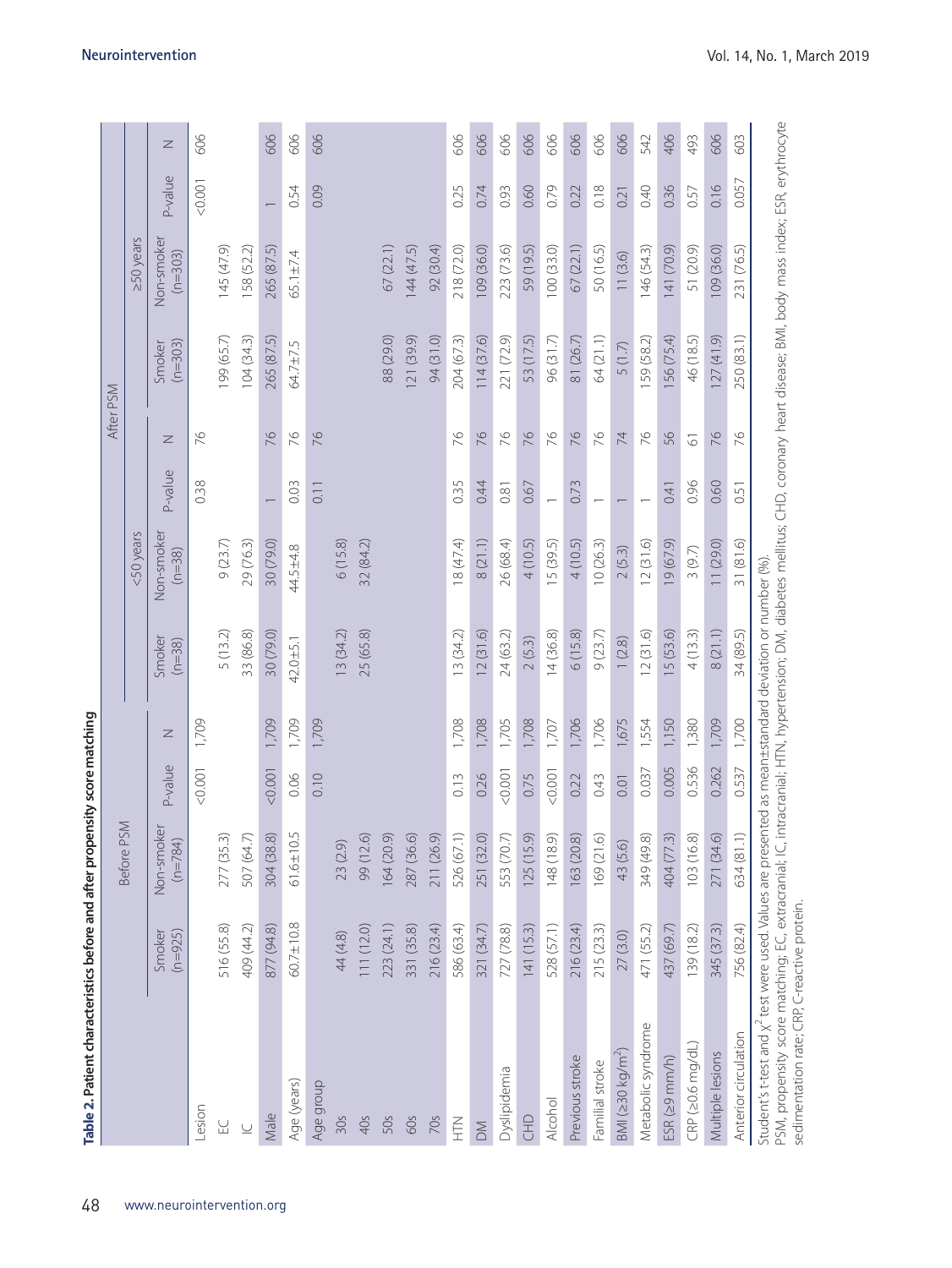emia, alcohol consumption, previous history of stroke, familial history of stroke, high BMI were not associated with any group. Anterior circulation was involved more in the ECAS group (88.1% vs. 76.5%), and multiple lesions were also found more in the ECAS group (45.2% vs. 28.2%).

#### **Multivariate analysis**

The findings from univariate and multivariate analyses and their association with ECAS are also summarized in Table 1. Of the 794 patients with ECAS, 516 (65.1%) of these were smoker, whereas the remaining 915 patients with ICAS showed lower prevalence of smoker (44.7%). In addition, older patients were more likely to have ECAS. Male gender, HTN, DM, CHD, metabolic syndrome, high ESR, high CRP and anterior circulation were significantly associated with ECAS, while familial history of stroke and single vascular lesion were associated with ICAS. In multivariate analysis, CS (odds ratio [OR], 1.84; 95% confidence interval [CI], 1.26 to 2.68), male (OR, 2.76; 95% CI, 1.80 to 4.23), old age (OR, 1.06; 95% CI, 1.04 to 1.08), CHD (OR, 2.14; 95% CI, 1.39 to 3.28), high ESR (OR, 1.73; 95% CI, 1.20 to 2.49), multiple lesions (OR, 2.17; 95% CI, 1.52 to 3.08), anterior lesion (OR, 2.88; 95% CI, 1.94 to 4.29) were all independently associated with the likelihood of having ECAS after adjusting for retained covariates.

#### **Propensity score matching**

For the analysis, we created a propensity score-matched cohort of 38 (young) and 303 (old) pairs of smokers and non-smokers (Table 2). There were no significant differences in baseline characteristics between smokers and non-smokers after matching. In the cohort, CS group showed signifi-



**Fig. 3.** Number of patients for different locations of the atherosclerotic stenosis (extracranial vs. intracranial) in the total, young (<50), and old (≥50) groups before propensity-score matching.

cantly more EC lesion in the old age population (65.7% vs. 47.9%, P<0.001). On the other hand, there was no relationship between CS and ECAS in the young group (Figs. 3, 4). Anterior circulation involvement was more frequent in old smokers with borderline significance (83.1% vs. 76.5%, P=0.057).

#### **DISCUSSION**

The major findings of this PSM study were as follows: 1) younger patients who smoke with angiographically confirmed symptomatic severe atherosclerotic stenosis had significantly more ICAS rather than ECAS; 2) anterior circulation was more frequently involved in young smokers (89.5%) compared to older smokers (83.1%); and 3) CS was associated with ECAS in older patients, but not in younger patients. The present study showed that smoking was overall more closely associated with ECAS than with ICAS. However, a closer analysis of the different age groups revealed that smoking was more closely associated with ICAS in young male.

In this study we focused on the association of the CS with the ICAS and ECAS. Preferential association of smoking with ICAS in young males may be explained by the previous studies showing that antioxidant enzymes that protect from oxidative stress are more abundant in the IC vessels than in EC vessels, and that the level of antioxidants decreases with age.<sup>16,27</sup> Therefore, intracranial arteries of young patients may be more vulnerable to exposure to CS that deletes the level of antioxidants. Moreover, they are less often exposed to the other conventional risk factors such as HTN and DM compared to the old age. $28,29$  Our results were consistent



**Fig. 4.** Number of patients for different locations of the atherosclerotic stenosis (extracranial vs. intracranial) in the total, young (<50), and old (≥50) groups after propensity-score matching.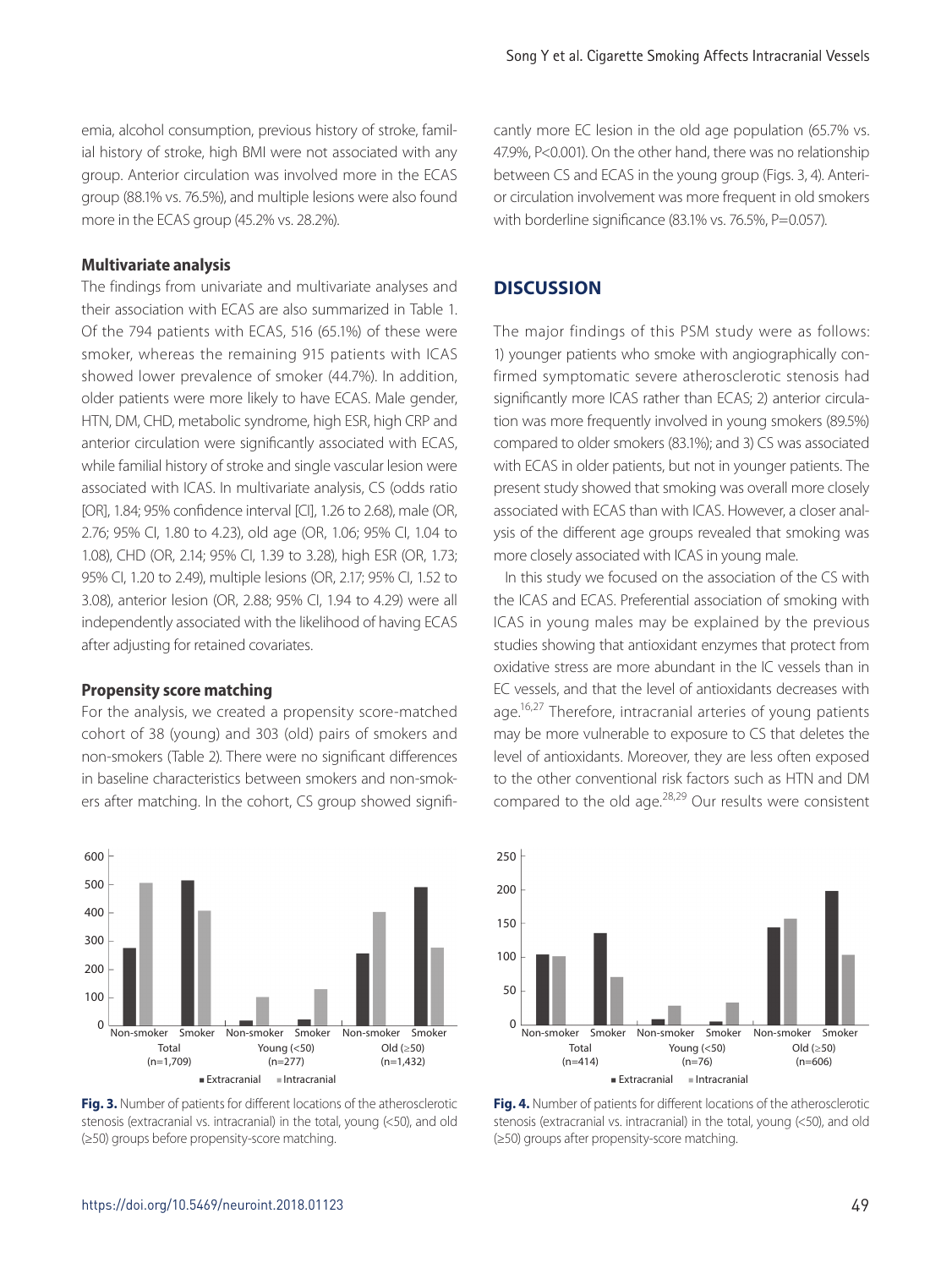with other studies addressing Asian populations that reported CS to be strongly associated with ECAS.<sup>10,12,27</sup> Absence of a positive association between CS and ECAS in younger age groups (<50 years) does not necessarily indicate lack of effects of CS on ECAS at a young age. Assuming that a contribution of CS on ECAS still exists in the younger groups, a possible hypothesis could be that the positive correlation of CS with ICAS in young smokers counterbalances the effects on ECAS. This could make a possible explanation of the previous study that reported CS to be highly associated with ICAS than with ECAS.7

Overall, ICAS was present in more than half (53.5%) of the study population. This result might be overestimated due to the nature of the study confirmed with angiography, however it was consistent with a general consensus that overall ICAS prevalence is similar to that of ECAS and is much higher in African-American, Hispanic, and Asian populations.<sup>28</sup> In contrast to cardioembolism and ECAS in the western world, which are the main causes of ischemic stroke, the relatively high proportion of ICAS in Asians can be attributed to its prevalence.29 We also found that the atherosclerotic lesion distribution significantly differed based on age group. The ratio of ICAS to ECAS was significantly higher in the younger group compared with that in other age groups, whereas the absolute number of both ECAS and ICAS increased with advancing years, except in the 70–79-year age group. Such age-related differences suggest that ICAS risks may not be completely explained by conventional risk factors.<sup>30</sup> A previous study regarding symptomatic intracranial stenosis, in which the study population was divided into two groups based on age, suggested that intracranial stenosis in young patients is predominantly located in the anterior circulation and more frequently occurs in young women.<sup>31</sup> The consensus conference on intracranial steno-occlusive disease concluded that ICAS may represent a different disease entity in relatively young adults compared with elderly populations.<sup>28</sup>

Our study revealed a trend of more frequent involvement of the anterior circulation in all smokers in multivariate analysis; however, only the older age group of smokers showed a borderline statistical significance after PSM. Kim et al.<sup>10</sup> also reported that anterior circulation atherosclerosis was more closely associated with CS in a prospective multicenter study. Further, an experimental study using quantitative MRI suggested a preferential effect of CS on the anterior circulation.15

There exist several reports regarding risk factors for cerebral atherosclerotic diseases.12,27,28,30,32 While inclusion criteria

varied among these studies, a main difference point in our study was that we only included patients confirmed to have steno-occlusive lesions in cerebral catheter angiography. A catheter angiography has the advantage of accurate characterization of stenotic lesions and can reliably evaluate the stenotic degree compared with other noninvasive imaging modalities.

There were several limitations in our study. First, we studied hospitalized symptomatic patients with relatively severe (>70%) cerebral atherosclerosis, and our data does not reflect the results of population-based studies on asymptomatic individuals. Second, our study population was limited to Korean. Therefore, it may not be possible to generalize our findings to other ethnic populations. Third, our study was based on an observational study in a single cohort. A prospective cohort study with long-term follow-up and a control group is warranted to assess causal relationships of different risk factors with cerebral arterial atherosclerosis. Finally, because cigarette-smoking patients may die earlier due to cancer or CHD, CS rate in young and old males may have been biased.

# **CONCLUSION**

In conclusion, ICAS is thought to be more prevalent among young smokers with angiographically confirmed symptomatic severe atherosclerotic stenosis. Also, CS was associated with ECAS in older patients, but not in younger patients. The current findings may further add to understanding the mechanisms underlying cerebral atherosclerosis and can be considered for hypothesis generation in further prospective trials designed to determine prevention and appropriate treatment strategies in cerebral atherosclerotic disease.

#### **Acknowledgments**

We thank Eun Ja Yoon for her assistance for manuscript preparation and thank Ok Kyun Lim, RT, Ga Young Yoon, MD, Young Sun Kim, RN, Byeol Nim Jang, RN, Ga Young Lee, RN for their assistance in data collection and Seung-jung Park, MD, Seoung-wook Park, MD and Sang-Do Lee, MD for their valuable advices.

This study was partly supported by a grant of the Korean Society of Ginseng (2015-1350) and this work was supported by the National Research Foundation of Korea (NRF) grant funded by the Korea government (MSIT) (No. 2018R1A2B6003143).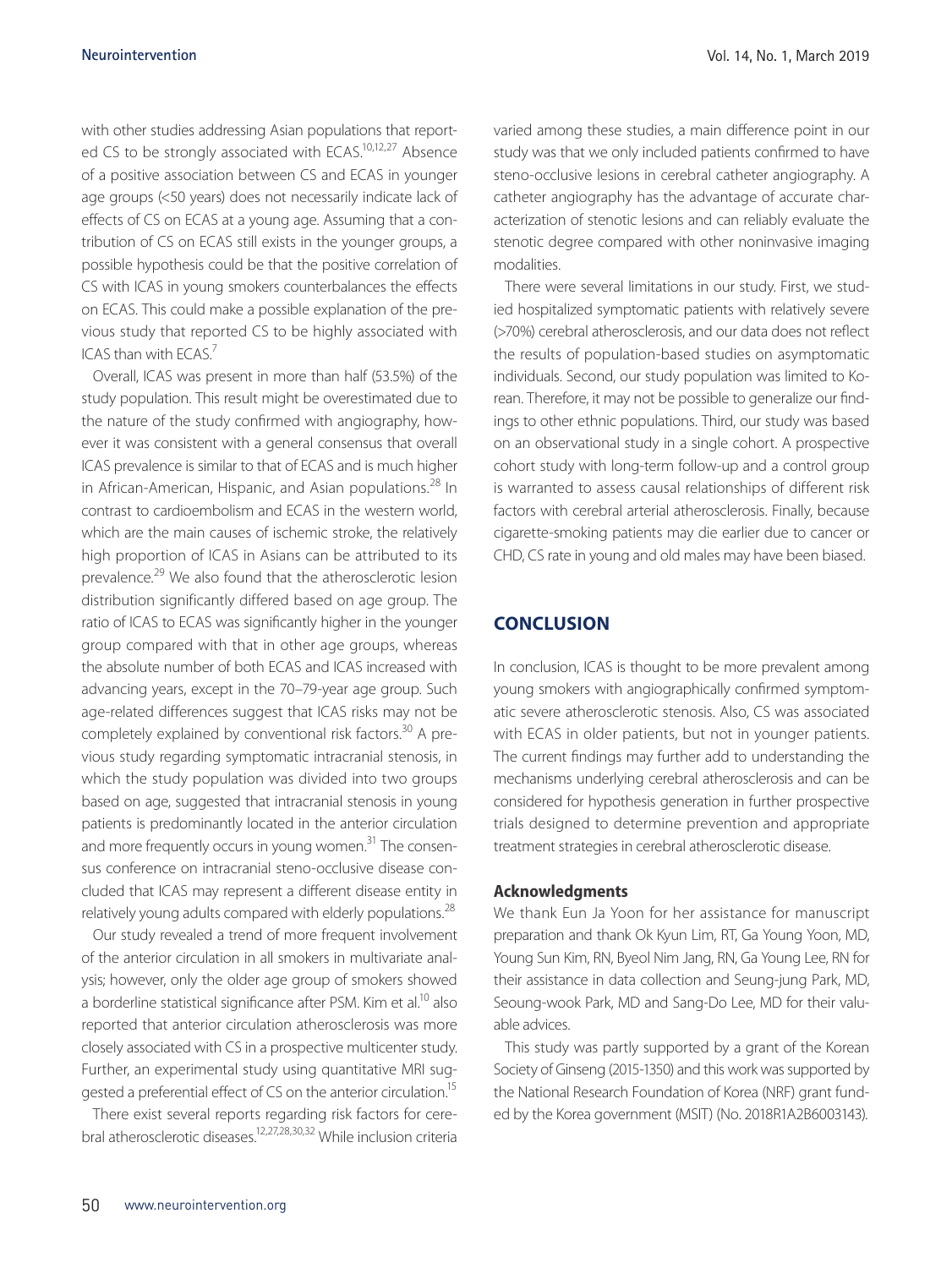# **REFERENCES**

- 1. Arenillas JF. Intracranial atherosclerosis: current concepts. *Stroke* 2011;42(1 Suppl):S20-S23
- 2. Kim JS, Caplan LR, Wong KSL. Intracranial atherosclerosis. Oxford: John Wiley & Sons, 2009
- 3. Sacco RL, Kargman DE, Gu Q, Zamanillo MC. Race-ethnicity and determinants of intracranial atherosclerotic cerebral infarction. The northern manhattan stroke study. *Stroke* 1995;26:14-20
- 4. Gorelick PB, Wong KS, Bae HJ, Pandey DK. Large artery intracranial occlusive disease: a large worldwide burden but a relatively neglected frontier. *Stroke* 2008;39:2396-2399
- 5. Wong LK. Global burden of intracranial atherosclerosis. *Int J Stroke* 2006;1:158-159
- 6. Chimowitz MI, Lynn MJ, Howlett-Smith H, Stern BJ, Hertzberg VS, Frankel MR, et al. Comparison of warfarin and aspirin for symptomatic intracranial arterial stenosis. *N Engl J Med* 2005;352:1305- 1316
- 7. Kim DE, Lee KB, Jang IM, Roh H, Ahn MY, Lee J. Associations of cigarette smoking with intracranial atherosclerosis in the patients with acute ischemic stroke. *Clin Neurol Neurosurg* 2012;114:1243-1247
- 8. Caplan LR, Gorelick PB, Hier DB. Race, sex and occlusive cerebrovascular disease: a review. *Stroke* 1986;17:648-655
- 9. Bang OY, Saver JL, Liebeskind DS, Pineda S, Yun SW, Ovbiagele B. Impact of metabolic syndrome on distribution of cervicocephalic atherosclerosis: data from a diverse race-ethnic group. *J Neurol Sci* 2009;284:40-45
- 10. Kim JS, Nah HW, Park SM, Kim SK, Cho KH, Lee J, et al. Risk factors and stroke mechanisms in atherosclerotic stroke: intracranial compared with extracranial and anterior compared with posterior circulation disease. *Stroke* 2012;43:3313-3318
- 11. Willeit J, Kiechl S. Prevalence and risk factors of asymptomatic extracranial carotid artery atherosclerosis. A population-based study. *Arterioscler Thromb* 1993;13:661-668
- 12. Ding X, Li C, Yu K, Gao A, Xiao L, Peng F, et al. Different risk factors between intracranial and extracranial atherosclerotic stenosis in Asian population: a systematic review and meta-analysis. *Int J Neurosci* 2014;124:834-840
- 13. Kwak JH, Zhao L, Kim JK, Park S, Lee DG, Shim JH, et al. The outcome and efficacy of recanalization in patients with acute internal carotid artery occlusion. *AJNR Am J Neuroradiol* 2014;35:747- 753
- 14. Ahn SH, Lee J, Kim YJ, Kwon SU, Lee D, Jung SC, et al. Isolated mca disease in patients without significant atherosclerotic risk factors: a high-resolution magnetic resonance imaging study.

*Stroke* 2015;46:697-703

- 15. Song Y, Kim JG, Cho HJ, Kim JK, Suh DC. Evaluation of cerebral blood flow change after cigarette smoking using quantitative MRA. *PLoS One* 2017;12:e0184551
- 16. D'Armiento FP, Bianchi A, de Nigris F, Capuzzi DM, D'Armiento MR, Crimi G, et al. Age-related effects on atherogenesis and scavenger enzymes of intracranial and extracranial arteries in men without classic risk factors for atherosclerosis. *Stroke* 2001;32:2472-2479
- 17. Lü PH, Park JW, Park S, Kim JL, Lee DH, Kwon SU, et al. Intracranial stenting of subacute symptomatic atherosclerotic occlusion versus stenosis. *Stroke* 2011;42:3470-3476
- 18. Suh DC, Kim JK, Choi JW, Choi BS, Pyun HW, Choi YJ, et al. Intracranial stenting of severe symptomatic intracranial stenosis: results of 100 consecutive patients. *AJNR Am J Neuroradiol* 2008;29:781-785
- 19. Suh DC, Kim JK, Choi CG, Kim SJ, Pyun HW, Ahn C, et al. Prognostic factors for neurologic outcome after endovascular revascularization of acute symptomatic occlusion of the internal carotid artery. *AJNR Am J Neuroradiol* 2007;28:1167-1171
- 20. Choi JW, Kim JK, Choi BS, Kim JH, Hwang HJ, Kim JS, et al. Adjuvant revascularization of intracranial artery occlusion with angioplasty and/or stenting. *Neuroradiology* 2009;51:33-43
- 21. Lasjaunias P, Berenstein A, Brugge KT. Skull base and maxillo-facial region. In: Surgical neuroangiography, 2nd ed. Berlin: Springer-verlag, 2001;261-290
- 22. Willinek WA, von Falkenhausen M, Born M, Gieseke J, Höller T, Klockgether T, et al. Noninvasive detection of steno-occlusive disease of the supra-aortic arteries with three-dimensional contrast-enhanced magnetic resonance angiography: a prospective, intra-individual comparative analysis with digital subtraction angiography. *Stroke* 2005;36:38-43
- 23. Samuels OB, Joseph GJ, Lynn MJ, Smith HA, Chimowitz MI. A standardized method for measuring intracranial arterial stenosis. *AJNR Am J Neuroradiol* 2000;21:643-646
- 24. Liu H, Lee DG, Jung SC, Koo HJ, Kim EH, Hwang SM, et al. A study design to evaluate association between smoking and intracranial atherosclerotic stenosis. *Neurointervention* 2014;9:89-  $\Omega$
- 25. Kanazawa M, Yoshiike N, Osaka T, Numba Y, Zimmet P, Inoue S. Criteria and classification of obesity in Japan and Asia-Oceania. *World Rev Nutr Diet* 2005;94:1-12
- 26. Blackwell DL, Lucas JW, Clarke TC. Summary health statistics for U.S. adults: national health interview survey, 2012. *Vital Health Stat 10* 2014;(260):1-161
- 27. Ji R, Pan Y, Yan H, Zhang R, Liu G, Wang P, et al. Current smoking